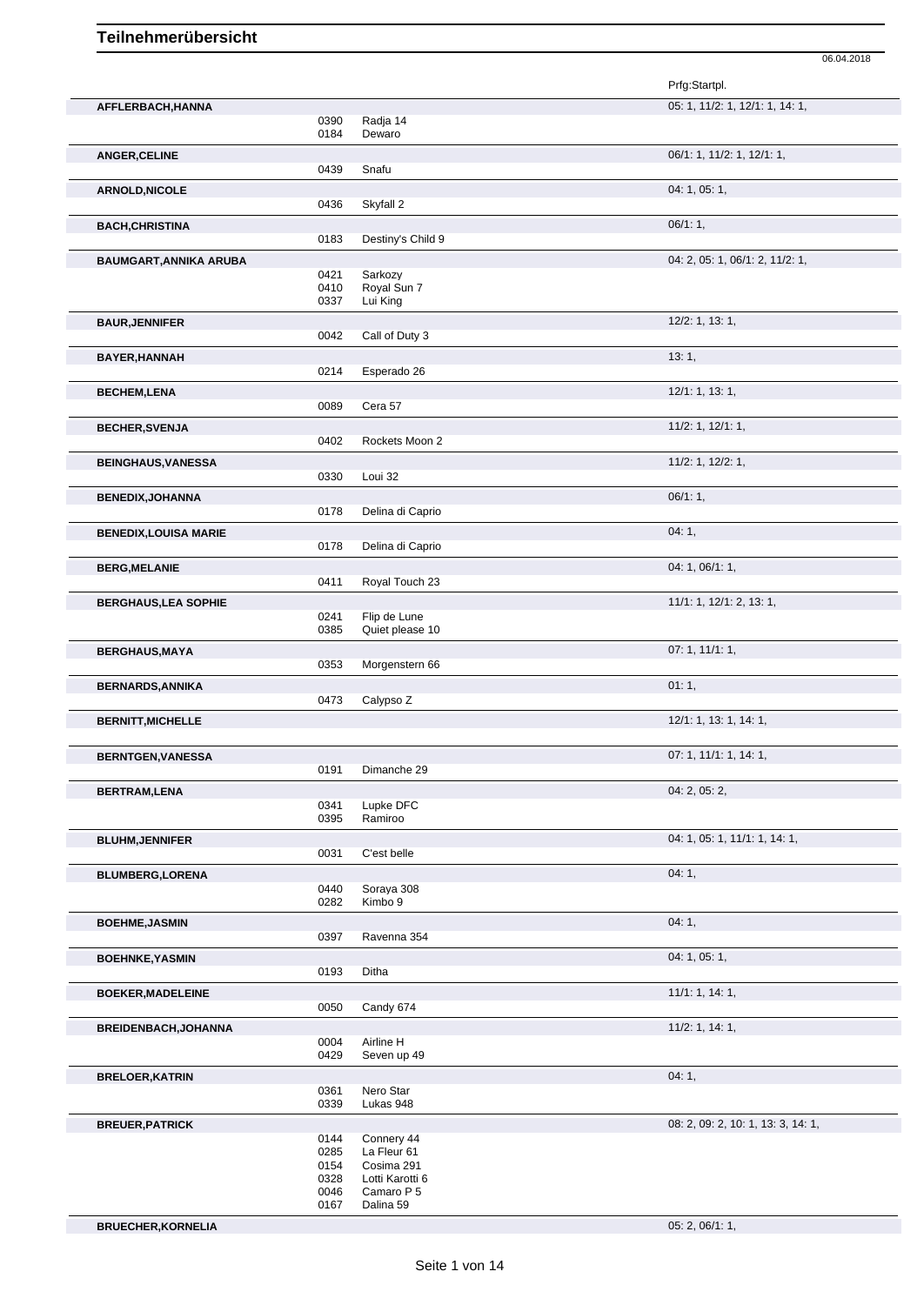|                                 |              |                            | Prfg:Startpl.            |
|---------------------------------|--------------|----------------------------|--------------------------|
|                                 | 0370         | Pepino 202                 |                          |
|                                 | 0403         | Rondo G                    |                          |
| <b>BRUNERT, JANA</b>            |              |                            | 12/2: 1, 13: 1, 14: 1,   |
|                                 | 0093         | Chacco's Liesel            |                          |
| <b>BUITINK, LARA LOUISA</b>     |              |                            | 01:1,                    |
|                                 | 0037         | Calico Clay                |                          |
| <b>BURCHARDT,ELENA</b>          |              |                            | 08: 1, 09: 1, 12/2: 1,   |
|                                 | 0419         | Sandro 390                 |                          |
|                                 | 0065         | Carouso 8                  |                          |
|                                 | 0105         | Checklands Son             |                          |
|                                 | 0226<br>0265 | Fejamoh<br>Grand Slam 52   |                          |
|                                 |              |                            |                          |
| <b>BURDENSKI, NINA</b>          |              |                            | 12/1: 1, 13: 1, 14: 1,   |
|                                 | 0317         | Leslie W                   |                          |
| <b>BUSCH, RAMONA</b>            |              |                            | 06/1:1,                  |
|                                 | 0374         | Piccobello 17              |                          |
| <b>CRONJAEGER, EVA-CHRISTIN</b> |              |                            | 06/1:1,                  |
|                                 | 0433         | Sir Delissimo              |                          |
| <b>CUERTEN, VIKTORIA</b>        |              |                            | 13:1,                    |
|                                 | 0476         | Sexy 4                     |                          |
| <b>DAHLHAUS, CHRISTIANE</b>     |              |                            | 08: 1, 09: 1,            |
|                                 | 0358         | Naxos 27                   |                          |
| DAHLHAUS, MARLENE               |              |                            | 11/1: 1, 12/1: 2, 14: 1, |
|                                 | 0387         | Quintus 159                |                          |
|                                 | 0252         | Frontline 4                |                          |
| DICKOPP, MICHAELA               |              |                            | 08: 1, 09: 1,            |
|                                 | 0251         | Frieda 285                 |                          |
| DIDZOLEIT, NOÈLLE               |              |                            | 07: 1, 11/2: 1,          |
|                                 | 0329         | Louci                      |                          |
| <b>DIESING, GINA</b>            |              |                            | 05: 1, 13: 1, 14: 1,     |
|                                 | 0264         | Gordon Gold                |                          |
|                                 | 0110         | Chicco 387                 |                          |
|                                 | 0465         | Veni Vidi Vici G           |                          |
| <b>DOMNIK, STEPHANIE</b>        |              |                            | 13:1,                    |
|                                 | 0338         | Lukas 914                  |                          |
|                                 | 0258         | G-Star 4                   |                          |
|                                 | 0152<br>0386 | Corinessa 10<br>Quincy G 2 |                          |
|                                 | 0384         | Quickstep G                |                          |
| <b>ECKERTZ, KEVIN</b>           |              |                            | 10: 1, 13: 1,            |
|                                 | 0073         | Cassons                    |                          |
|                                 | 0242         | <b>Hipp Nic</b>            |                          |
|                                 | 0250         | Fredric 3                  |                          |
|                                 | 0360         | Nero 544                   |                          |
|                                 | 0160         | Crysta                     |                          |
|                                 | 0139<br>0070 | Como Bellini<br>Casper 418 |                          |
|                                 | 0117         | Christa 29                 |                          |
|                                 | 0062         | Carlo 472                  |                          |
|                                 | 0151         | Copy Cat 5                 |                          |
| EITENEUER, MADLEN               |              |                            | 12/1: 1, 13: 1,          |
|                                 | 0129         | Cobold ES                  |                          |
| EL TABAKH, MARYEM               |              |                            | 12/2: 1, 13: 1, 14: 1,   |
|                                 | 0084         | Cecil 17                   |                          |
| <b>ENGELS DR., BARBARA</b>      |              |                            | 06/1: 1, 11/2: 1,        |
|                                 | 0344         | Magic Flame 2              |                          |
|                                 | 0427         | Sengabay                   |                          |
| ENGELS, ALEXANDRA               |              |                            | 04: 1, 07: 1,            |
|                                 | 0375         | Pikee 10                   |                          |
|                                 | 0344         | Magic Flame 2              |                          |
| ERBRECHT, DENISE                |              |                            | 12/1: 2, 14: 1,          |
|                                 | 0116         | Chivar                     |                          |
|                                 | 0417         | Samhain Grian              |                          |
|                                 | 0008         | Amaretto 275               |                          |
| ERDOES, CARLOTTA                |              |                            | 04:1,                    |
|                                 | 0218         | Faible 112                 |                          |
| <b>ERDOES,CONRAD</b>            |              |                            | 07:1, 11/1:1,            |
|                                 | 0039         | Calina W                   |                          |
| ERRAHMOUNI, ALIA                |              |                            | 07: 1, 11/1: 1,          |
|                                 | 0480         | Petite Fleur 161           |                          |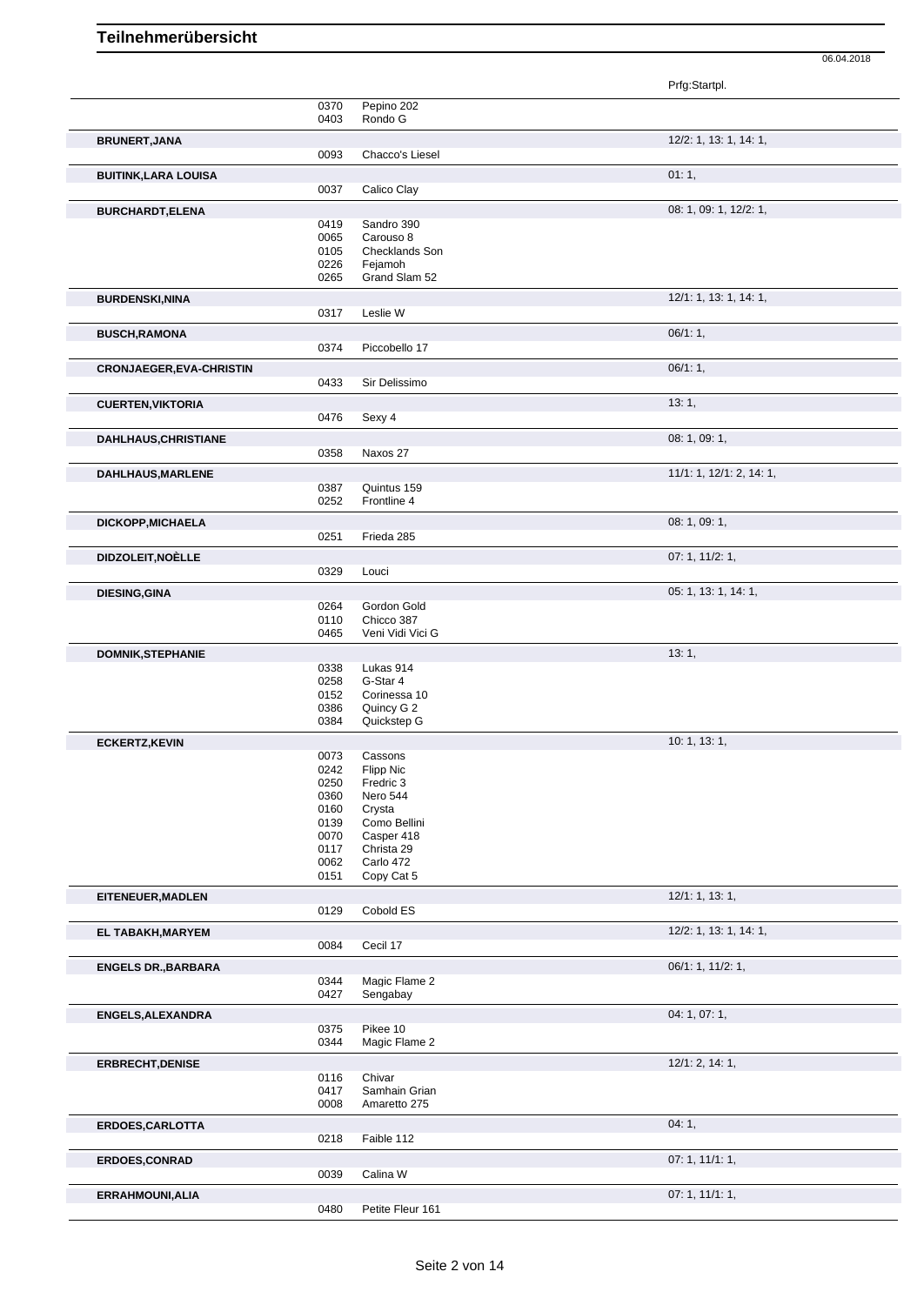|                                                                                                           |              |                                     | Prfg:Startpl.                          |
|-----------------------------------------------------------------------------------------------------------|--------------|-------------------------------------|----------------------------------------|
| <b>ESSER, CARSTEN</b>                                                                                     |              |                                     | 08: 1, 09: 1, 10: 2,                   |
|                                                                                                           | 0321         | Linea 14                            |                                        |
|                                                                                                           | 0175         | Dazzle CR                           |                                        |
| <b>ESSER, JONNA</b>                                                                                       |              |                                     | 11/1: 1, 12/1: 1, 14: 1,               |
|                                                                                                           | 0349         | Mill's Rose                         |                                        |
| <b>ESSER, MILJA</b>                                                                                       |              |                                     | 09: 1, 10: 1,                          |
|                                                                                                           | 0100         | Charlin W                           |                                        |
|                                                                                                           |              |                                     |                                        |
| <b>ESTER, MELISSA</b>                                                                                     | 0033         | Cagliostra E                        | 10: 1, 13: 2,                          |
|                                                                                                           | 0382         | Questo Figo                         |                                        |
|                                                                                                           |              |                                     |                                        |
| EVERTZ, GRETA                                                                                             | 0365         | Nonplusultra-Gold                   | 11/1: 1, 12/1: 1, 14: 1,               |
|                                                                                                           |              |                                     |                                        |
| <b>EWERS, JANA</b>                                                                                        |              |                                     | 13:1,                                  |
|                                                                                                           | 0432         | Sigis Flip                          |                                        |
| <b>FASSBENDER, MYRIAM</b>                                                                                 |              |                                     | 13: 2, 14: 1,                          |
|                                                                                                           | 0307         | Lazlo 16                            |                                        |
|                                                                                                           | 0010         | Anakonda 50                         |                                        |
| FAULENBACH, NADJA                                                                                         |              |                                     | 06/1: 1, 11/2: 1, 12/1: 1, 13: 1,      |
|                                                                                                           | 0302         | Late Chance                         |                                        |
| <b>FOERSTER, JOLINA</b>                                                                                   |              |                                     | 04: 2, 06/1: 1, 07: 1, 11/1: 1, 14: 1, |
|                                                                                                           | 0200         | Donna Littchen 5                    |                                        |
|                                                                                                           | 0179         | Dellvue                             |                                        |
|                                                                                                           | 0280         | Joy's Design                        |                                        |
| <b>FOERSTER, LARA</b>                                                                                     |              |                                     | 03: 1, 04: 1,                          |
|                                                                                                           | 0406         | Rosalie 206                         |                                        |
| <b>FORNDRAN, JULIA</b>                                                                                    |              |                                     | 11/2: 1, 12/2: 1, 13: 1,               |
|                                                                                                           | 0299         | Landjonker's Ju                     |                                        |
|                                                                                                           | 0195         | Dobert                              |                                        |
|                                                                                                           | 0106<br>0246 | Checkpoint Charlie 3<br>For a Smile |                                        |
|                                                                                                           | 0074         | Castell de Fetan                    |                                        |
|                                                                                                           |              |                                     | $11/2$ : 1, $12/1$ : 1,                |
| FRANGENBERG, HELMUT                                                                                       | 0118         | Cicero 89                           |                                        |
|                                                                                                           |              |                                     |                                        |
| <b>FRANKEN, MICHELLE</b>                                                                                  | 0090         | Cést la vie                         | 03:1,                                  |
|                                                                                                           |              |                                     |                                        |
| <b>FRESE, TAMINA</b>                                                                                      |              |                                     | 01:1,                                  |
|                                                                                                           | 0474         | Clooney                             |                                        |
|                                                                                                           |              |                                     |                                        |
|                                                                                                           |              |                                     | $06/1:2$ ,                             |
|                                                                                                           | 0443         | Status' Son Shido                   |                                        |
|                                                                                                           | 0469         | Vom Besten G                        |                                        |
| FREUDENHAMMER, VERENA<br><b>FRIEDERICHS, NINA</b>                                                         |              |                                     | 06/1:1,                                |
|                                                                                                           | 0172         | Dark Chocolate 13                   |                                        |
|                                                                                                           |              |                                     | 04: 1, 05: 1,                          |
| <b>FRIEDL, TOM</b>                                                                                        | 0231         | Figo 68                             |                                        |
|                                                                                                           |              |                                     | 08:1,                                  |
|                                                                                                           | 0004         | Airline H                           |                                        |
|                                                                                                           | 0429         | Seven up 49                         |                                        |
|                                                                                                           |              |                                     | 13:1,                                  |
|                                                                                                           | 0078         | Catch me 57                         |                                        |
| <b>GARCIA UNTERBUSCH, INES</b>                                                                            |              |                                     |                                        |
|                                                                                                           | 0315         | Leona 82                            | 12/1: 1, 13: 1,                        |
|                                                                                                           |              |                                     |                                        |
|                                                                                                           |              |                                     | 10: 1, 13: 3,                          |
|                                                                                                           | 0338         | Lukas 914                           |                                        |
|                                                                                                           | 0468<br>0310 | Vicky 207<br>Legacy 9               |                                        |
|                                                                                                           | 0258         | G-Star 4                            |                                        |
|                                                                                                           | 0152         | Corinessa 10                        |                                        |
|                                                                                                           | 0131         | Coco Chanel G                       |                                        |
|                                                                                                           | 0386<br>0384 | Quincy G 2<br>Quickstep G           |                                        |
|                                                                                                           | 0087         | Cepetto H                           |                                        |
|                                                                                                           | 0148         | Cooky G                             |                                        |
|                                                                                                           | 0048         | Campino G 4                         |                                        |
|                                                                                                           | 0270         | Hermine Bellini                     |                                        |
|                                                                                                           |              |                                     | 06/1:1,                                |
|                                                                                                           | 0362         | Nestor 85                           |                                        |
| <b>FRITZEN, THOMAS</b><br><b>GEHRKE, SABRINA</b><br>GELBACH, KARSTEN-ALEXANDER<br><b>GERHARDS, MIRIAM</b> | 0442         | Stano 2                             |                                        |
| <b>GHARBI,DONIA</b>                                                                                       |              |                                     | 03:1,                                  |
|                                                                                                           | 0397         | Ravenna 354                         | $12/2$ : 1, 13: 1,                     |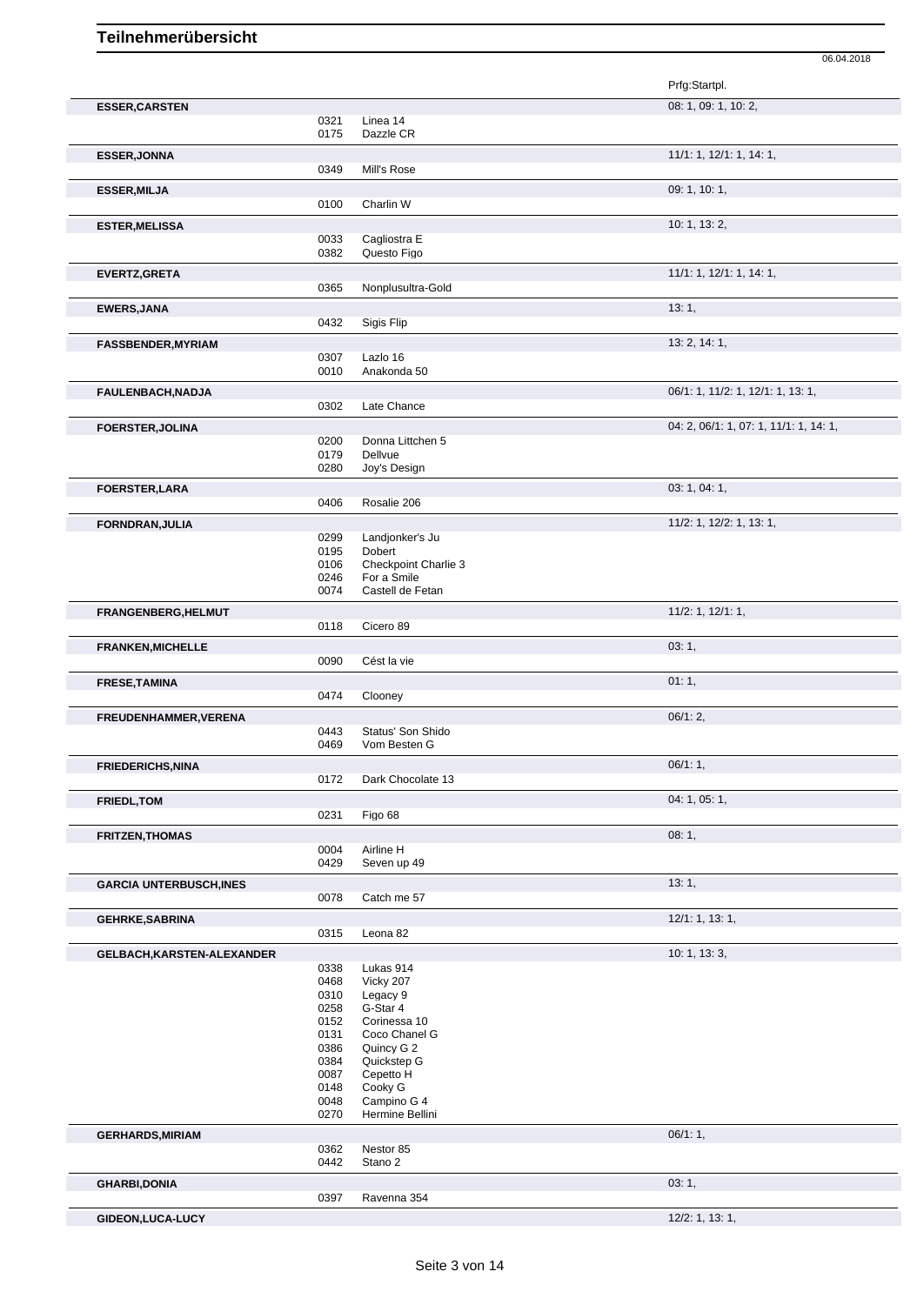|                               |              |                              | Prfg:Startpl.            |
|-------------------------------|--------------|------------------------------|--------------------------|
|                               |              |                              |                          |
|                               | 0034         | Caja 28                      |                          |
| GIEBEL, GLORIA                |              |                              | 08: 1, 09: 1,            |
|                               | 0355<br>0021 | My Rose S<br>Beau S          |                          |
| <b>GIERING, JANA</b>          |              |                              | 04:1,                    |
|                               | 0192         | Dimea                        |                          |
| <b>GIERSIEPEN, PIA SOPHIE</b> |              |                              | 06/1:1,                  |
|                               | 0456         | Tyler W                      |                          |
| <b>GIESS, ANN-KATRIN</b>      |              |                              | 08: 1, 09: 1,            |
|                               | 0197         | Dollar Girl 54               |                          |
| <b>GILLMANN, FEONA MALIN</b>  |              |                              | 04: 1, 06/1: 1,          |
|                               | 0107         | Chérie 2                     |                          |
| <b>GLAUER, CONSTANZE</b>      |              |                              | 11/2:2,                  |
|                               | 0300         | Landoly                      |                          |
|                               | 0407         | Rosenresi                    |                          |
| <b>GLEIBS, VIKTORIA</b>       |              |                              | 06/1:2,                  |
|                               | 0200         | Donna Littchen 5             |                          |
|                               | 0179<br>0280 | Dellvue<br>Joy's Design      |                          |
|                               |              |                              | 07: 1, 11/2: 1,          |
| <b>GOETZ, CHRISTINA</b>       | 0379         | Quanto 17                    |                          |
| <b>GOSSMANN, SABRINA</b>      |              |                              | 13: 2, 14: 1,            |
|                               | 0005         | Aljosha 13                   |                          |
|                               | 0124         | Cinzano 71                   |                          |
| GOTTWALD, LARA                |              |                              | 10: 1, 12/1: 1,          |
|                               | 0040         | <b>Calistra's Compliment</b> |                          |
| <b>GRAMMEL,FELIX</b>          |              |                              | 11/1:1,                  |
|                               | 0064         | Caro Sieben                  |                          |
| <b>GRIES, LENE</b>            |              |                              | 02:1,                    |
|                               | 0342         | Maccardi                     |                          |
| <b>GROSS, EMMA</b>            |              |                              | 03: 1, 04: 1, 07: 1,     |
|                               | 0104         | Charming Charlie 2           |                          |
|                               | 0216         | Evita Juwel                  |                          |
| HAAK, LEA                     |              |                              | 11/1:1,                  |
|                               | 0166         | Daddy's Paycheck             |                          |
| HACKENBERG, LAURA             | 0085         | Cedric 50                    | 11/1: 2, 12/2: 1, 14: 1, |
|                               | 0263         | Goldis Fox                   |                          |
| HACKENBROCH, ALEXANDRA        |              |                              | 14:1,                    |
|                               | 0481         | Geronimo Light               |                          |
| <b>HAEBEL, NELE</b>           |              |                              | 12/1: 1, 13: 1,          |
|                               | 0238         | Fläming D                    |                          |
| <b>HAEBEL, STINA</b>          |              |                              | 10: 1, 12/1: 1,          |
|                               | 0322         | Lisalotta 4                  |                          |
| <b>HAENELT, EMILI</b>         |              |                              | 02:1,                    |
|                               | 0490         | Captain Cook                 |                          |
| <b>HAHN, SILKE</b>            |              |                              | 06/1:1,                  |
|                               | 0423         | Sayyid Arreeh                |                          |
| HALL, JULIA                   |              |                              | 03: 1, 04: 1, 05: 1,     |
|                               | 0195         | Dobert                       |                          |
| <b>HALLWIG, BETTI</b>         |              |                              | 12/2: 1, 13: 1,          |
|                               | 0245         | Fly In Time Frieda           |                          |
| HAMACHER, DANA                |              |                              | 04:1,                    |
|                               | 0463<br>0247 | Utopia 68<br>For Fun 50      |                          |
|                               |              |                              |                          |
| HAPPEL, JANA MARIE            | 0413         | Ruby Lady H                  | 07:1, 11/1:1,            |
|                               |              |                              | 07:1, 11/1:1,            |
| HARNISCHMACHER, FRANCA        | 0123         | Cinzano 57                   |                          |
| HAUSMANN, ANNA-MARIA          |              |                              | 13: 2, 14: 1,            |
|                               | 0466         | Vera Cruz 5                  |                          |
|                               | 0075         | Cataleya 2                   |                          |
| <b>HECKE, IVY</b>             |              |                              | 13: 1, 14: 1,            |
|                               | 0007         | Amani 35                     |                          |
| <b>HECKEN, JANINA</b>         |              |                              | 07:1,                    |

06.04.2018

0035 Calando JH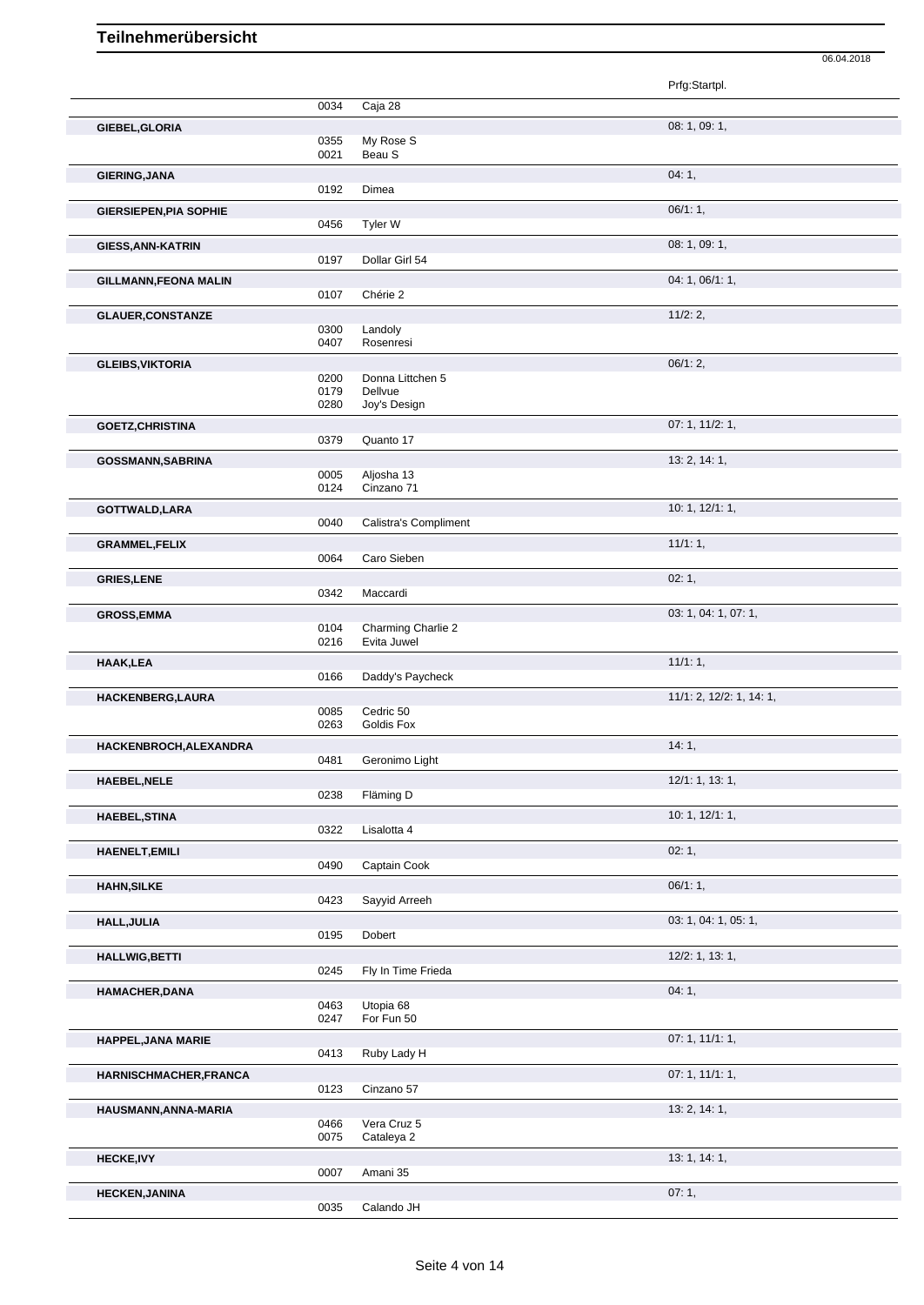|                            |              |                                | 06.04.2018                  |
|----------------------------|--------------|--------------------------------|-----------------------------|
|                            |              |                                | Prfg:Startpl.               |
| <b>HEGEMANN, ANTJE</b>     |              |                                | 04: 1, 05: 1,               |
|                            | 0414         | Safira H                       |                             |
| <b>HEGEMANN,REIK</b>       | 0414         | Safira H                       | 12/2: 1, 13: 1, 14: 1,      |
| <b>HEIDER, MATTHIAS</b>    | 0188         | Diamanti 7                     | 09: 1, 10: 1,               |
| <b>HEIDGEN, PAULA</b>      |              |                                | 01:1,                       |
|                            | 0196         | Dolce Kira                     | 06/1:1,                     |
| <b>HEIMANN, LAURA</b>      | 0165         | Da Vinci 287                   |                             |
| HELLER, JUDITH             |              |                                | 07: 1, 11/1: 1,             |
|                            | 0015         | Bailando 44                    |                             |
| <b>HEMPE, JUDITH</b>       | 0098         | Charleston J                   | 12/1: 1, 13: 1,             |
| <b>HENSEL, ANGELINA</b>    |              |                                | 11/2:1,                     |
|                            | 0009         | Amazing Grace AH               |                             |
| <b>HERMANN, HENRIKE</b>    |              |                                | 06/1:1,                     |
|                            | 0262         | Goethes Guinever               |                             |
| <b>HERWEG, JANINE</b>      | 0190         | Diego 464                      | 04: 1, 05: 1,               |
| <b>HERZ, JULIUS</b>        |              |                                | 12/1:1,                     |
|                            | 0268         | Halik 2                        |                             |
| <b>HERZBERG, NICOLE</b>    |              |                                | 04: 1, 06/1: 1,             |
|                            | 0435<br>0332 | Sissi 822<br>Louis Vitton 2    |                             |
| <b>HERZOG,LEA</b>          |              |                                | 05:1,                       |
|                            | 0319         | Liesbeth Leana                 |                             |
| HEUPEL, JENNY              | 0324         | Loco Lyostro                   | 11/1: 1, 12/1: 1,           |
| HEUTER, FRANCA-LUISA       |              |                                | 11/2:1,                     |
|                            | 0309         | Leanna 2                       |                             |
| <b>HOCHSTEIN, LAURA</b>    |              |                                | 04: 1, 11/2: 1,             |
|                            | 0297         | Lafayette AS                   |                             |
| HOFFMANN, JENNY            | 0396         | Ran-da                         | 09: 1, 10: 1, 13: 1,        |
|                            | 0164         | C'est si bon                   |                             |
| HOFFMANN, ULRIKE           | 0273         | <b>Highfly Havanna</b>         | 11/2:1,                     |
|                            |              |                                |                             |
| <b>HOLSTEIN, TINA</b>      | 0215         | Esteban 19                     | 11/2:1,                     |
| <b>HOLTKAMP DR., SILKE</b> |              |                                | 11/2:1,                     |
|                            | 0257         | Fürstin Felina 2               |                             |
| <b>HORN, JASMIN</b>        | 0267         | Grascolina                     | 12/2: 1, 13: 1, 14: 1,      |
| HORTMANN, JANINA           |              |                                | 04: 1, 11/2: 1,             |
|                            | 0224         | Feedback 29                    |                             |
| HUFENSTUHL, ALEXANDER      |              |                                | 08: 2, 09: 3, 10: 3,        |
|                            | 0459<br>0119 | Unique 118<br>Cincinnati Kid 7 |                             |
|                            | 0360         | Nero 544                       |                             |
|                            | 0320         | Light Blue 3                   |                             |
|                            | 0139         | Como Bellini                   |                             |
|                            | 0351         | Monte-Bella                    |                             |
|                            | 0062         | Carlo 472                      |                             |
|                            | 0356         | Nabou 5                        |                             |
|                            | 0380<br>0086 | Quarthago Z<br>Cenur           |                             |
| HUFENSTUHL, VERA           |              |                                | 08: 1, 09: 2, 10: 2, 13: 2, |
|                            | 0094         | Chacira 8                      |                             |
|                            | 0073         | Cassons                        |                             |
|                            | 0115         | Chiquita 76                    |                             |
|                            | 0026         | Big Balou 5                    |                             |
|                            | 0242<br>0250 | Flipp Nic<br>Fredric 3         |                             |
|                            | 0360         | Nero 544                       |                             |
|                            | 0160         | Crysta                         |                             |
|                            | 0111         | Chicco 406                     |                             |
|                            | 0139         | Como Bellini                   |                             |

 Tyler 7 Lady Sunshine 79

Seite 5 von 14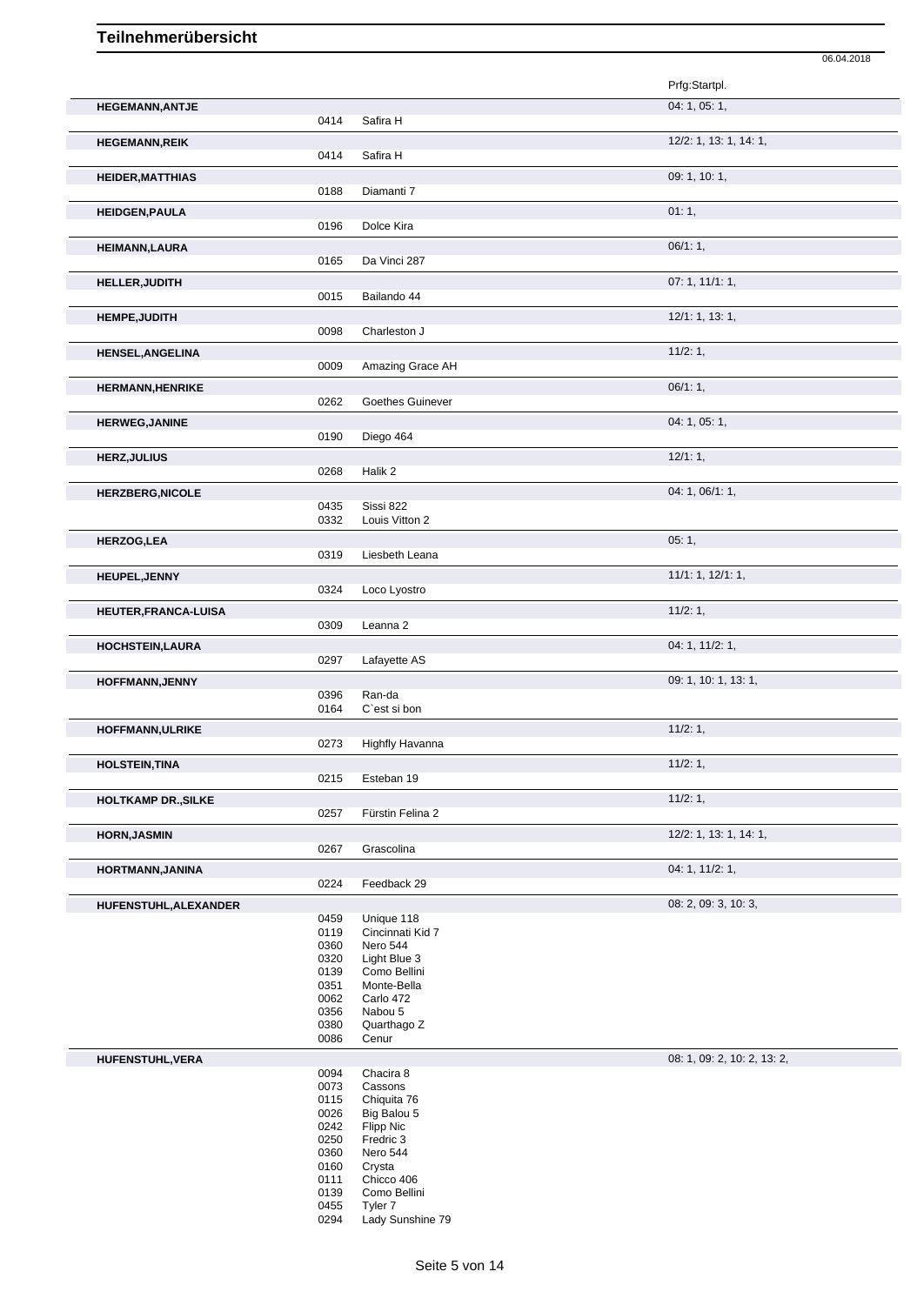06.04.2018

Prfg:Startpl.

|                            | 0117 | Christa 29                    |                          |
|----------------------------|------|-------------------------------|--------------------------|
|                            | 0462 | Upside                        |                          |
|                            | 0059 |                               |                          |
|                            |      | Carcasonne 4                  |                          |
|                            | 0351 | Monte-Bella                   |                          |
|                            | 0062 | Carlo 472                     |                          |
|                            | 0356 | Nabou 5                       |                          |
|                            | 0286 | La Granja 9                   |                          |
|                            | 0173 | Dark Grey                     |                          |
|                            |      |                               |                          |
|                            | 0380 | Quarthago Z                   |                          |
|                            | 0086 | Cenur                         |                          |
|                            |      |                               | 06/1:1,                  |
| HUNGENBERG, SILVIA         |      |                               |                          |
|                            | 0234 | <b>Filou 1935</b>             |                          |
|                            | 0228 | Festus 168                    |                          |
|                            |      |                               |                          |
| <b>HUNGENBERG, SINA</b>    |      |                               | 10:1,                    |
|                            | 0111 | Chicco 406                    |                          |
|                            |      |                               |                          |
| JAEGER, LANA-LUISA         |      |                               | 04:1,                    |
|                            | 0418 | Samira S 2                    |                          |
|                            |      |                               |                          |
| <b>JERCHOW, BASTIENNE</b>  |      |                               | 07:1,                    |
|                            | 0057 | Capuccina 2                   |                          |
|                            |      |                               |                          |
| JUENGST, JANA              |      |                               | 08: 1, 11/2: 1,          |
|                            | 0207 | Ebony 86                      |                          |
|                            |      |                               |                          |
| JUERGENS, ISABELLE         |      |                               | 11/2:1,                  |
|                            | 0259 | Garrant                       |                          |
|                            |      |                               |                          |
| <b>JUETZ, CHIARA MARIE</b> |      |                               | 07:1, 14:1,              |
|                            | 0240 | Fleurencia B                  |                          |
|                            |      |                               |                          |
| <b>JUNGA, HELEN</b>        |      |                               | 01:1,                    |
|                            | 0473 | Calypso Z                     |                          |
|                            |      |                               |                          |
| <b>JUNGA, MEREL</b>        |      |                               | 02:1,                    |
|                            | 0473 | Calypso Z                     |                          |
|                            |      |                               |                          |
| <b>JUNKER, VIVIAN</b>      |      |                               | 04: 2, 06/1: 2,          |
|                            | 0331 | Louis de Baviere              |                          |
|                            | 0158 | Crown Jewel 5                 |                          |
|                            | 0029 | Bonito-Lillebror              |                          |
|                            | 0366 | Null-acht-fünfzehn            |                          |
|                            |      |                               |                          |
|                            | 0451 | Tawnydun Ailis                |                          |
|                            |      |                               |                          |
|                            |      |                               |                          |
| KALLERT, GEORGIA           |      |                               | 11/2: 1, 12/2: 2, 13: 1, |
|                            | 0386 | Quincy G 2                    |                          |
|                            | 0454 | Tokio at Skaya S              |                          |
|                            | 0290 | La vie est belle S            |                          |
|                            |      |                               |                          |
| <b>KALOW, MELANIE</b>      |      |                               | 06/1:1,                  |
|                            | 0233 | Filmstar                      |                          |
|                            | 0412 | Rubingold 2                   |                          |
|                            |      |                               |                          |
| KARRER, KATHARINA          |      |                               | 03:1,                    |
|                            | 0200 | Donna Littchen 5              |                          |
|                            |      |                               |                          |
| KAUSEMANN, ANIKA           |      |                               | 11/2: 1, 12/2: 1, 14: 1, |
|                            | 0472 | Zuckerpuppe 50                |                          |
|                            |      |                               |                          |
|                            | 0025 | Berolina 29                   |                          |
|                            | 0227 | Felice 57                     |                          |
| KAUSEMANN, JAQUELINE       |      |                               | 12/2: 1, 13: 1, 14: 1,   |
|                            | 0191 | Dimanche 29                   |                          |
|                            |      |                               |                          |
|                            | 0472 | Zuckerpuppe 50                |                          |
|                            | 0080 | Cate 8                        |                          |
|                            | 0025 | Berolina 29                   |                          |
|                            | 0227 | Felice 57                     |                          |
|                            |      |                               |                          |
| KAUSEMANN, MICHELLE        |      |                               | 12/2: 1, 13: 1, 14: 1,   |
|                            | 0025 | Berolina 29                   |                          |
|                            | 0227 | Felice 57                     |                          |
|                            |      |                               |                          |
| <b>KEMP,SARAH</b>          |      |                               | 12/1: 1, 13: 1,          |
|                            | 0088 | Cera 52                       |                          |
|                            |      |                               |                          |
| <b>KEMPF, HELENA</b>       |      |                               | 04: 2, 06/1: 1,          |
|                            | 0274 | Hightime 2                    |                          |
|                            | 0391 | Raffinyo                      |                          |
|                            | 0249 | Frauenheld 3                  |                          |
|                            |      |                               |                          |
|                            | 0422 | Sattlerei Otto Schumachers Da |                          |
|                            | 0169 | Damon Rock                    |                          |
|                            | 0444 | Sterndeuter 12                |                          |
|                            | 0243 | Floresto del Sol              |                          |
|                            |      |                               |                          |
| <b>KERSTEN, NISHA LENA</b> |      |                               | 11/1: 1, 12/1: 1, 14: 1, |
|                            | 0153 | Cosario 2                     |                          |
|                            | 0147 | Contiguana NT                 |                          |
|                            |      |                               |                          |
| <b>KEUNE, EMILY</b>        | 0487 | Marley                        | 01:1,                    |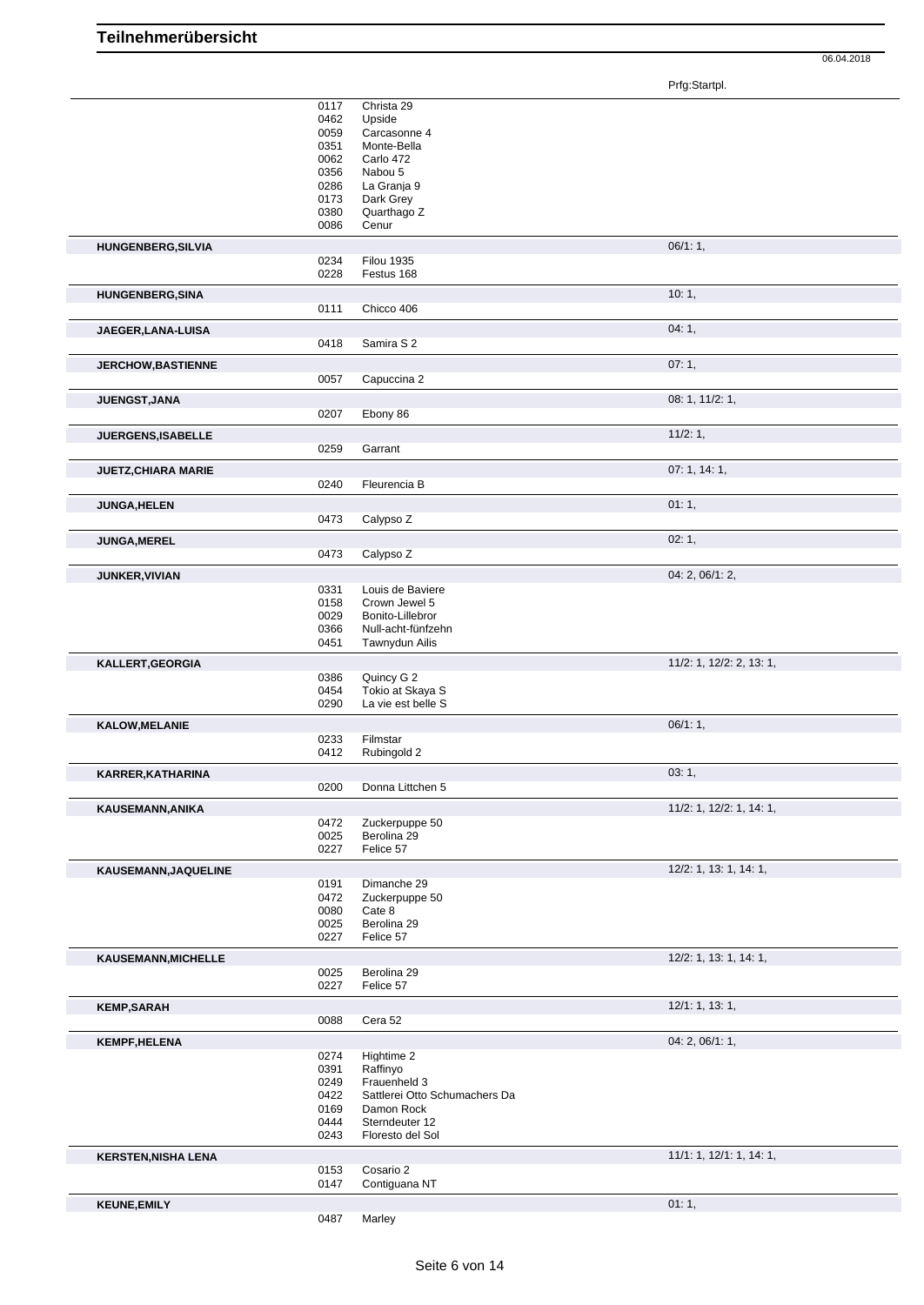|                             |              |                                   | Prfg:Startpl.                                     |
|-----------------------------|--------------|-----------------------------------|---------------------------------------------------|
|                             | 0488         | Indiana Jones 44                  |                                                   |
|                             | 0489         | Relex <sub>R</sub>                |                                                   |
| <b>KLEIN, CAROLIN</b>       | 0066         | Carry 87                          | 10: 1, 11/2: 1,                                   |
| <b>KLEIN, LINA MARIE</b>    |              |                                   | 02:1,                                             |
|                             | 0202         | Doylan Honey Bunny                |                                                   |
| <b>KLEIN, MIA SOPHIE</b>    | 0446         | <b>Susi 1438</b>                  | 03:1,                                             |
| <b>KLEIN, PIA</b>           |              |                                   | 12/2: 1, 13: 1, 14: 1,                            |
|                             | 0043         | Calrouge                          |                                                   |
|                             | 0311         | Legolas 146                       |                                                   |
| <b>KLEMENT, ANNA</b>        | 0159         | Crumble de Breve                  | 13:1,                                             |
|                             |              |                                   | 03: 2, 04: 1,                                     |
| KLOCK, CHARLOTTE-ELISABETH  | 0229         | Fia-Mareen                        |                                                   |
|                             | 0348         | Miamor 4                          |                                                   |
| <b>KLOSE, FREDERIKE</b>     |              |                                   | $12/2$ : 1, 13: 1,                                |
|                             | 0393         | <b>Rakitic G</b>                  |                                                   |
| <b>KLUTH,LARISSA</b>        | 0306         | Lawina 15                         | 12/1: 1, 14: 1,                                   |
| <b>KNIEPER, LARA</b>        |              |                                   | 05: 2, 06/1: 1,                                   |
|                             | 0248         | Frangelico 4                      |                                                   |
|                             | 0177<br>0272 | Deep Sky<br>High Speed 8          |                                                   |
|                             | 0203         | Dream Dancer 84                   |                                                   |
| <b>KOERT, CHIARA CELINE</b> |              |                                   | 04: 1, 06/1: 1,                                   |
|                             | 0483         | Deininger 2                       |                                                   |
| KOLLER, SCARLETT            |              |                                   | 12/1: 2, 13: 2,                                   |
|                             | 0254<br>0255 | FS Coppacabana<br>FS Crystal Mind |                                                   |
| KOLZEM, KATHARINA           |              |                                   | 06/1:1,                                           |
|                             | 0271         | Hey Polly Pocket                  |                                                   |
| <b>KOMP, KAROLINE</b>       |              |                                   | 03: 1, 04: 1,                                     |
|                             | 0269         | Heiligenbergs Dany Schoko         |                                                   |
| KONERTZ, LAURA MARIE        | 0369         | Penny Lane 320                    | 11/1:1,                                           |
| <b>KORTE, INGA</b>          |              |                                   | 06/1:1,                                           |
|                             | 0189         | Diamonds Donna W                  |                                                   |
| <b>KOSMALLA, CAROLIN</b>    |              |                                   | 09: 1, 10: 1,                                     |
|                             | 0316<br>0122 | Leonie 204<br>Cindy 954           |                                                   |
|                             | 0091         | Cevisto 3                         |                                                   |
|                             | 0003<br>0161 | Abby 69<br>Cuba 47                |                                                   |
| <b>KRAEMER, KATJA</b>       |              |                                   | 12/1: 2, 13: 1,                                   |
|                             | 0095         | Chagall UK                        |                                                   |
|                             | 0293         | Lady Light Night                  |                                                   |
| <b>KREUTZER, NORBERT</b>    | 0308         | Le Petit Soleil YS                | 10: 1, 13: 3,                                     |
|                             | 0187         | Diacontara                        |                                                   |
|                             | 0018<br>0014 | Balouness 3<br>Badenia 3          |                                                   |
|                             | 0024         | Bellevue 120                      |                                                   |
| <b>KREY, LEONIE</b>         |              |                                   | 01: 1, 03: 1,                                     |
|                             | 0176         | Debby 145                         |                                                   |
| <b>KRIEG, CHRISTIANE</b>    |              |                                   | 06/1:1,                                           |
|                             | 0438         | Smith 2                           |                                                   |
| <b>KRIEGESKORTE,UTE</b>     |              |                                   | 04: 1, 05: 2, 06/1: 2, 11/2: 1, 12/1: 1,<br>14:1, |
|                             | 0361         | Nero Star                         |                                                   |
|                             | 0436<br>0339 | Skyfall 2<br>Lukas 948            |                                                   |
|                             | 0212         | Eric von Gaxel                    |                                                   |
| <b>KROELL, CAROLIN</b>      |              |                                   | 02:1,                                             |
|                             | 0488         | Indiana Jones 44                  |                                                   |
| <b>KROELL, CELINA</b>       | 0490         | Captain Cook                      | 02:1,                                             |
|                             |              |                                   | 12/2: 1, 13: 1,                                   |
| <b>KROELL, CORNELIA</b>     |              |                                   |                                                   |

06.04.2018

Cosmo 54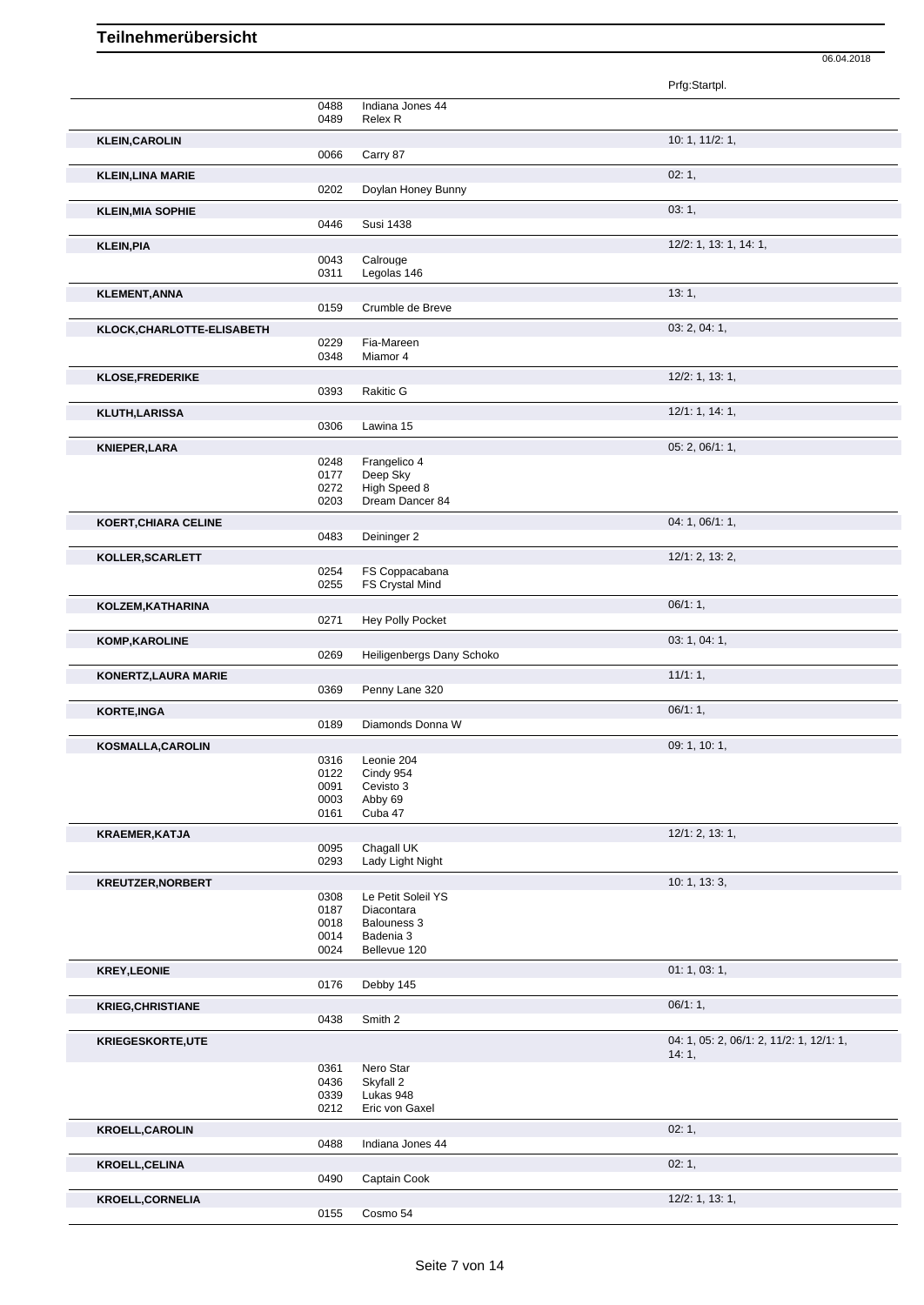|                                 |              |                                 | 06.04.2018                      |
|---------------------------------|--------------|---------------------------------|---------------------------------|
|                                 |              |                                 | Prfg:Startpl.                   |
|                                 |              |                                 |                                 |
| <b>KROLL, KATHARINA</b>         | 0334         | Löwenherz 130                   | 07: 1, 11/1: 1,                 |
|                                 |              |                                 |                                 |
| <b>KRYSCHI,CAROLINA</b>         |              |                                 | 04: 2, 05: 2, 06/1: 1,          |
|                                 | 0426<br>0287 | Sean-Paul<br>La Piccola 9       |                                 |
|                                 |              |                                 |                                 |
| KUECH, SVENJA                   |              |                                 | 13:1,                           |
|                                 | 0097         | Charleroi 4                     |                                 |
| <b>KUERSCHGEN, ANNE LUISE</b>   |              |                                 | 04:1,                           |
|                                 | 0225         | Feenspross 3                    |                                 |
| <b>LANGE, WIEBKE</b>            |              |                                 | 06/2:1,                         |
|                                 | 0232         | Filiz <sub>6</sub>              |                                 |
| LAUSBERG, CHRISTIAN             |              |                                 | 11/2: 1, 12/1: 1,               |
|                                 | 0162         | Cuba Libre 52                   |                                 |
| <b>LAUT DR., CHRISTOPH</b>      |              |                                 | 13:2,                           |
|                                 | 0056         | Cäptn Paul CL                   |                                 |
|                                 | 0083         | Ce zwei                         |                                 |
|                                 |              |                                 | 11/2: 1, 12/2: 2, 13: 1,        |
| LEIPOLD, ULRIKE                 | 0016         | Baljano                         |                                 |
|                                 | 0420         | Santos 809                      |                                 |
|                                 | 0206         | Dyta - S                        |                                 |
| <b>LENORT, ALINA MARIE</b>      |              |                                 | 11/1: 1, 12/1: 1, 13: 1, 14: 1, |
|                                 | 0455         | Tyler 7                         |                                 |
|                                 |              |                                 |                                 |
| LENORT, MARA                    | 0298         | Lancelot S 3                    | 07:2,                           |
|                                 | 0455         | Tyler 7                         |                                 |
|                                 |              |                                 |                                 |
| LEPPERHOFF, ALEXANDRA           | 0357         | Nando 521                       | 04: 1, 05: 1,                   |
|                                 |              |                                 |                                 |
| LEPPERHOFF, ARMIN               |              |                                 | 04: 1, 05: 1,                   |
|                                 | 0363         | No Angel 15                     |                                 |
| LIMBACH, HANNAH                 |              |                                 | 04: 1, 06/2: 1,                 |
|                                 | 0047         | Campino 469                     |                                 |
|                                 | 0222         | Farruquito                      |                                 |
| LOEWE, JOHANNA KATHARINA        |              |                                 | 03: 1, 04: 1,                   |
|                                 | 0405         | Roosevelt 47                    |                                 |
| LORENT, CHIARA                  |              |                                 | 12/1: 1, 13: 1,                 |
|                                 | 0185         | Diablo D                        |                                 |
| LOTZ, ANN-CATHRIN               |              |                                 | 08: 2, 09: 1, 10: 2, 13: 2,     |
|                                 | 0145         | Contesso                        |                                 |
|                                 | 0383         | Quick Luisa                     |                                 |
|                                 | 0081         | Catinka 29                      |                                 |
|                                 | 0457         | Ulla 67                         |                                 |
|                                 | 0068         | Casaria 2                       |                                 |
|                                 | 0394<br>0135 | Rambo <sub>N</sub><br>Coltero N |                                 |
|                                 | 0130         | Coco 337                        |                                 |
|                                 | 0367         | Paula N                         |                                 |
| LUETTICKE, LEA                  |              |                                 | 11/1: 1, 12/2: 1,               |
|                                 | 0301         | Larina 130                      |                                 |
|                                 |              |                                 | 06/2:1,                         |
| <b>MACKOWIAK, MANDY-SOFIA</b>   | 0344         | Magic Flame 2                   |                                 |
|                                 |              |                                 |                                 |
| MAHOVIC, KIM-MYLENE             |              |                                 | 14:1,                           |
|                                 | 0335         | Luciana 122                     |                                 |
| <b>MAIER, PINA</b>              |              |                                 | 08:1,                           |
|                                 | 0377         | Pompidou 39                     |                                 |
| <b>MAIWALD, MARIE- SOPHIE</b>   |              |                                 | 11/1: 1, 12/2: 1, 13: 1,        |
|                                 | 0127         | Cleo 174                        |                                 |
| <b>MASSIN-MEIER, JACQUELINE</b> |              |                                 | 04: 1, 13: 1, 14: 1,            |
|                                 | 0092         | Chablis 142                     |                                 |
|                                 | 0431         | Shalimar M.                     |                                 |
|                                 |              |                                 | 04:1,                           |
| <b>MAUER, KIRSTEN</b>           | 0213         | Eskita                          |                                 |
|                                 |              |                                 |                                 |
| <b>MECKEL, KIRA</b>             |              |                                 | 04: 1, 05: 1,                   |
|                                 | 0208         | El Banou                        |                                 |
| <b>MENZEL, KRISTIN</b>          |              |                                 | 14:1,                           |
|                                 | 0156         | Country Girl 6                  |                                 |
| <b>MERKELBACH, INA</b>          |              |                                 | 05:1,                           |
|                                 | 0398         | Riposte 2                       |                                 |
|                                 |              |                                 |                                 |

**MERTEN,LINN** 03: 1,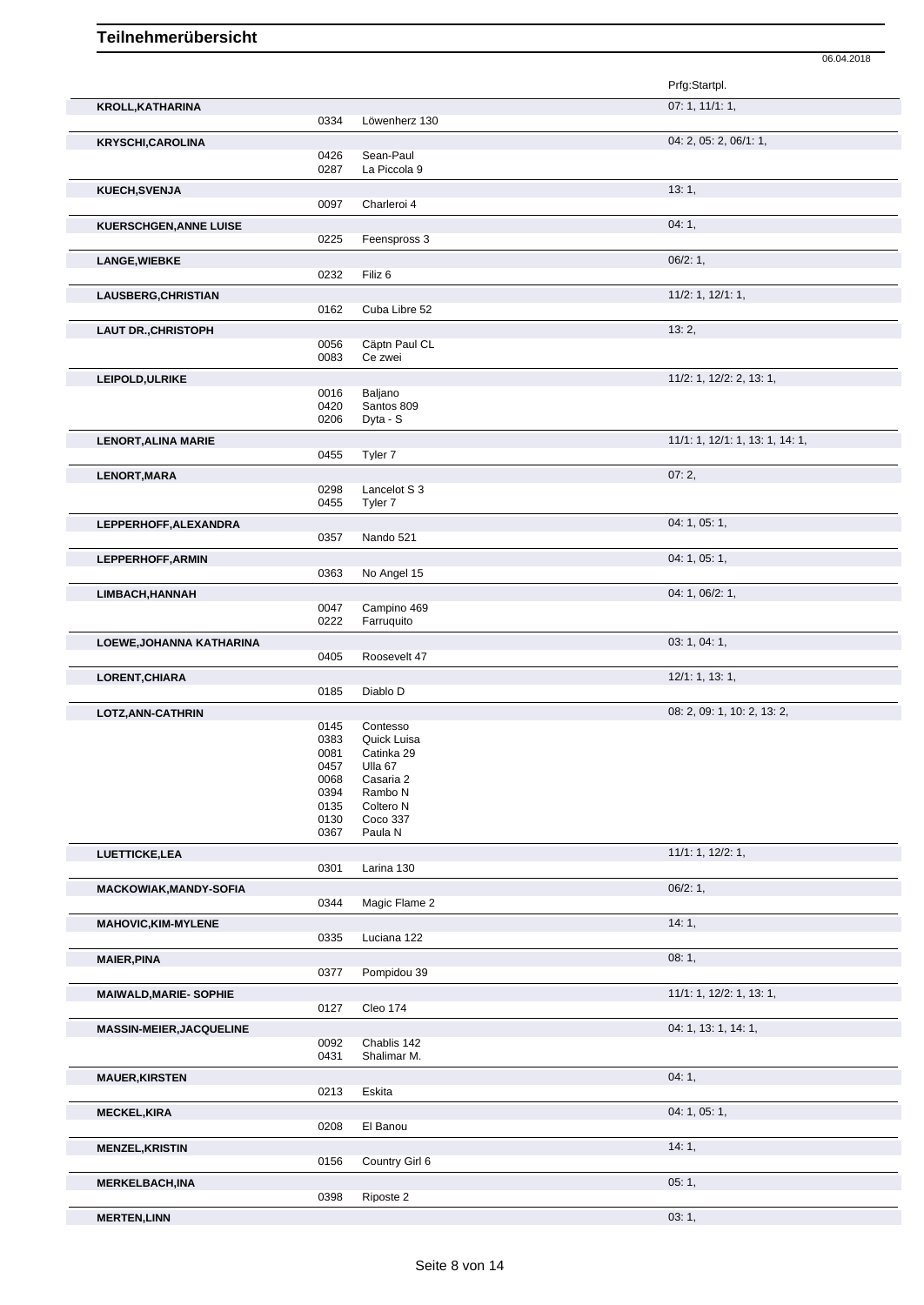|                                |              |                                          | Prfg:Startpl.                   |
|--------------------------------|--------------|------------------------------------------|---------------------------------|
|                                | 0170         | Dany 54                                  |                                 |
| <b>MEX, CARA MARIA</b>         |              |                                          | 03:1,                           |
|                                | 0339         | Lukas 948                                |                                 |
| <b>MIELKE,LEON</b>             |              |                                          | 11/1: 2, 13: 2,                 |
|                                | 0230         | Fidero 5                                 |                                 |
|                                | 0012         | Appanachi H                              |                                 |
| <b>MIKULA, SABRINA</b>         |              |                                          | 10: 1, 12/2: 2, 13: 1, 14: 1,   |
|                                | 0146         | Conteur's Chillout                       |                                 |
|                                | 0289         | La Vérité                                |                                 |
|                                | 0099         | Charlie Chaplin 19                       |                                 |
|                                | 0067         | Casalingo Classico                       |                                 |
|                                | 0140<br>0279 | Con Carlos AG<br>Jamaica van het Netehof |                                 |
|                                |              |                                          |                                 |
| <b>MISSING, NATASCHA</b>       |              |                                          | 05: 1, 11/2: 1, 12/2: 1, 13: 1, |
|                                | 0108         | Chicago 148                              |                                 |
| <b>MOOS, JUDITH</b>            |              |                                          | 12/2: 1, 13: 1, 14: 1,          |
|                                | 0125         | Clara W                                  |                                 |
| <b>MUELLER, MELISSA</b>        |              |                                          | 08: 1, 11/2: 1, 12/1: 1,        |
|                                |              |                                          |                                 |
| <b>NASSE, TERESA KATHARINA</b> |              |                                          | 06/2:1,                         |
|                                | 0479         | Belissa K                                |                                 |
|                                |              |                                          | $12/2$ : 1, 14: 1,              |
| <b>NEUHAUS, SVEN</b>           | 0157         | Crest la Siala                           |                                 |
|                                |              |                                          |                                 |
| NEUHOFF, JULIA                 |              |                                          | 01: 1, 03: 1,                   |
|                                | 0120         | Cinderella 730                           |                                 |
| <b>NEUHOFF, SILKE</b>          |              |                                          | 05: 1, 06/2: 1,                 |
|                                | 0174         | Darya 5                                  |                                 |
| NEUMANN, JEANNINE              |              |                                          | 04: 1, 05: 1,                   |
|                                | 0318         | Lia Pearl                                |                                 |
| NEUMANN, JUERGEN               |              |                                          | 13:1,                           |
|                                | 0260         | Giovanni 191                             |                                 |
| NEUMANN, NATHALIE              |              |                                          | 11/1:1,                         |
|                                | 0044         | Caluna 21                                |                                 |
|                                |              |                                          |                                 |
| NIEHUS, CHIARA                 | 0182         | Desireless 2                             | 05: 1, 06/2: 1,                 |
|                                |              |                                          |                                 |
| <b>NOSBACH, MICHELE LORENE</b> |              |                                          | $12/2$ : 1, 13: 1,              |
|                                | 0102         | Charming Boy 57                          |                                 |
| ORTMANS,LEO                    |              |                                          | 04: 1, 11/2: 1,                 |
|                                | 0428         | Sergeant Pepper                          |                                 |
| ORTMANS, VERENA                |              |                                          | 06/2:2                          |
|                                | 0428         | Sergeant Pepper                          |                                 |
|                                | 0256         | Für immer Findus                         |                                 |
|                                | 0244         | Floricella                               |                                 |
| PAGENKEMPER, CLAUDIA           |              |                                          | 04: 1, 05: 1,                   |
|                                | 0186         | Diacara                                  |                                 |
| PEITGEN, SYLVIA                |              |                                          | 06/2:1,                         |
|                                | 0028         | Blitz 312                                |                                 |
| PFINGST, JASMINA               |              |                                          | 08: 1, 09: 1,                   |
|                                | 0389         | Quitola                                  |                                 |
|                                | 0036         | Caliana 3                                |                                 |
|                                | 0388         | Quismy                                   |                                 |
|                                | 0079         | Catch Me H                               |                                 |
|                                | 0313<br>0399 | Lencertto<br>Riscalina 3                 |                                 |
|                                | 0082         | Cause I can H                            |                                 |
|                                | 0051         | Canterberry H                            |                                 |
|                                | 0096         | Chapeau Claque H                         |                                 |
| PLEISS, JANIKA                 |              |                                          | 11/1: 1, 12/1: 1,               |
|                                | 0049         | Canberra 62                              |                                 |
| PORSCHEN, EMILY                |              |                                          | 06/2:1,                         |
|                                | 0053         | Capitano B                               |                                 |
|                                |              |                                          |                                 |
| POTAPCZUK, DARIA               | 0134         | Colorado 224                             | $11/2$ : 1, $12/1$ : 1,         |
|                                |              |                                          |                                 |
| PREEN, FELICIA VON             |              |                                          | 04:1,                           |
|                                | 0030         | Brentano Junior                          |                                 |
| PUETZ, DAVINA                  |              |                                          | 04:1,                           |
|                                | 0452         | Tennessee W 3                            |                                 |
| <b>PUETZ, KERSTIN</b>          |              |                                          | 07:2,                           |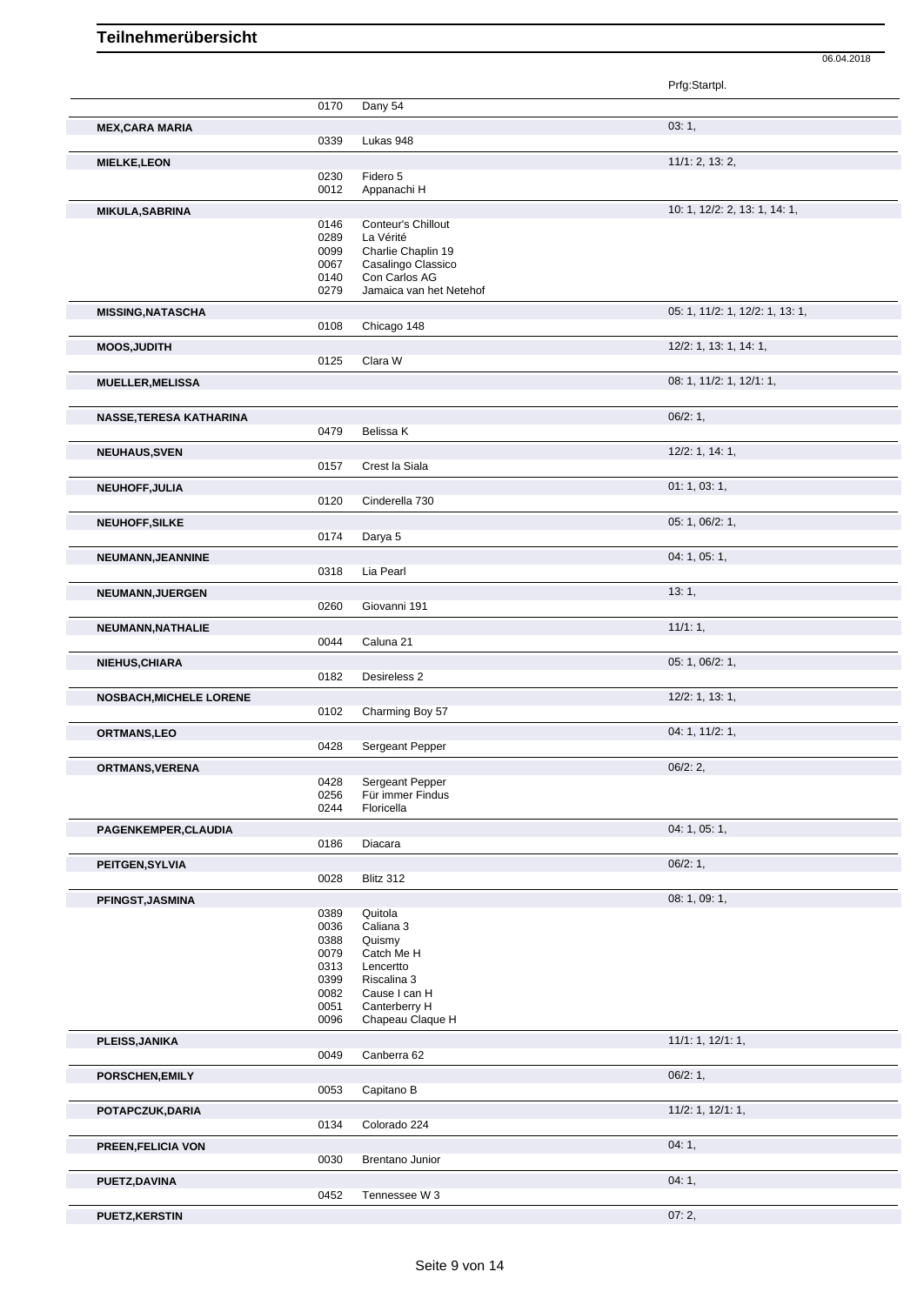Prfg:Startpl. 0359 Nele 144 0261 Gloey 0171 Darina Downey 0099 Charlie Chaplin 19 **PULSTER,MARIE** 07: 1, 11/1: 1, 12/1: 1, 0381 Queen of Glory 5 **QUABACH,CARINA** 08: 1, 08: 1, 08: 1, 08: 1, 08: 1, 08: 1, 08: 1, 08: 1, 08: 1, 08: 1, 08: 1, 08: 1, 08: 1, 08: 1, 08: 1, 08: 1, 08: 1, 08: 1, 08: 1, 08: 1, 08: 1, 08: 1, 08: 1, 08: 1, 08: 1, 08: 1, 08: 1, 08: 1, 08: 0, 08 0132 Cocofax **RAHN,KATJA** 11/2: 1, 0063 Carlos 640 **RAMEIL, CHRISTIANE** 11/2: 1, 12/1: 1, 0350 Mity Sun **RAUTENBACH,FABIENNE** 06/2: 1, 0326 Lord Lancelot 9 **REININGHAUS,ANKE** 08: 1, 09: 1, 10: 1, 13: 1, 0221 Fantomas W<br>0452 Tennessee V Tennessee W 3 **RIEDIGER,MARLINA** 03: 1, 11/1: 1, 12/1: 1, 0468 Vicky 207<br>0148 Cooky G Cooky G **RISCHE,ANNE** 01: 1, 0277 Holsteins Milano **ROHE,FRANZISKA** 04: 1, 06/2: 1, 06/2: 1, 06/2: 1, 06/2: 1, 06/2: 1, 06/2: 1, 06/2: 1, 06/2: 1, 06/2: 1, 06/2: 1, 06/2: 1, 06/2: 1, 06/2: 1, 06/2: 1, 06/2: 1, 06/2: 1, 06/2: 1, 06/2: 1, 06/2: 1, 06/2: 1, 07/26 0126 0126 01 Classico 62 **ROHRBACH,BJOERN** 08: 1, 09: 2, 10: 2, 10: 2, 10: 2, 10: 2, 10: 2, 10: 2, 10: 2, 10: 2, 10: 2, 10: 2, 10: 2, 10: 2, 10: 2, 10: 2, 10: 2, 10: 2, 10: 2, 10: 2, 10: 2, 10: 2, 10: 2, 10: 2, 10: 2, 10: 2, 10: 2, 10: 2, 10: 2, 1 Conlanno PS 0032 Cababetto PS<br>0447 Talaia PS Talaia PS **ROSEN, JUDITH** 0217 **Exipery 6** 04: 1, 11/2: 2, Exupery 6 0460 Unot **ROSENTHAL,ALINA** 12/1: 1, 13: 1, 0002 Abba M **ROTH,VANESSA** 03: 1, 04: 1, 0336 Lucky Luke 448 **RUETZEL,CARINA** 11/2: 1, 0168 Dalu **SACHSER, CORNELIA** 06/2: 1, 0409 Royal Scotch 2 **SATTLER,SILKE** 13: 1, 0038 Calimero 580 **SAUL,LARA** 07: 1, 11/1: 1, 0408 Rotterdam 10 **SCHAAF,LENA** 04: 1, Charlton 7 **SCHAFHIRT,JOHANNA SOPHIE** 0364 No Mercy 11 **1.1, 1.4 and 2012** 1.1, 00:11 No Mercy 11 **SCHEERER, CHRIS-FABIAN** 11/2: 1,<br>0458 Uncle Sam L 2 Uncle Sam L 2 **SCHILLING, MICHAEL** 12/1: 1, 2019 **Sandro 390** 0419 Sandro 390<br>0065 Carouso 8 0065 Carouso 8<br>0265 Grand Slar Grand Slam 52 **SCHIRP,HANNAH SOFIE** 0235 Finesse K 2<br>0235 Finesse K 2 0235 Finesse K 2 Falcone 13 **SCHMIDT,FRANK** 08: 2, 09: 3, 10: 2, 13: 2, 0389 Quitola 0036 Caliana 3<br>0388 Quismy 0388 Quismy<br>0079 Catch M Catch Me H 0313 Lencertto 0399 Riscalina 3 0082 Cause I can H 0051 Canterberry H<br>0096 Chapeau Claq Chapeau Claque H **SCHMIDT,HANNAH LENA** 0204 Dschinn v.S. 06/2: 1, Dschinn v.S.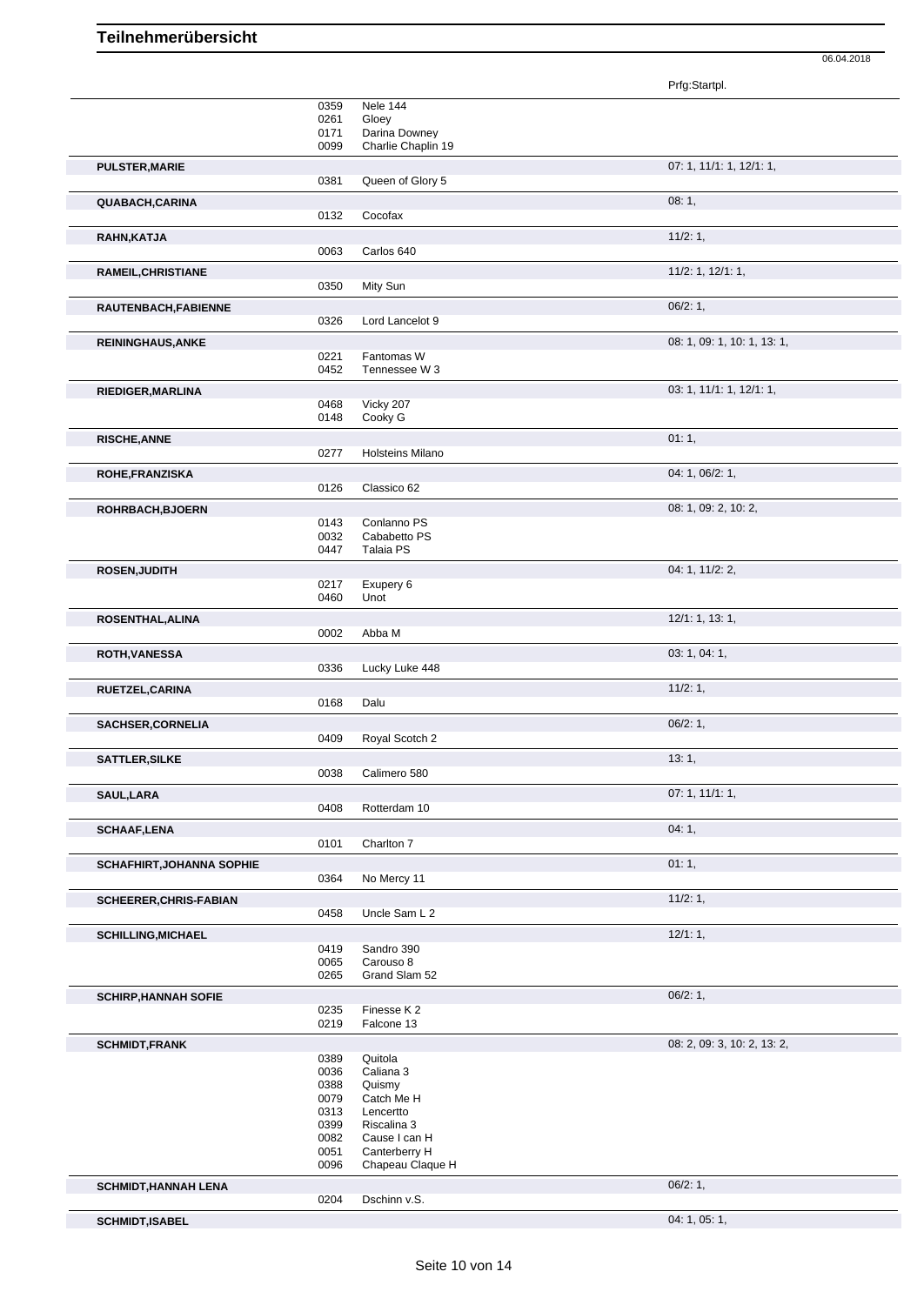|                                  |              |                               | Prfg:Startpl.                 |
|----------------------------------|--------------|-------------------------------|-------------------------------|
|                                  | 0303         | Latino HB                     |                               |
| <b>SCHMIDT, JEANNETTE</b>        |              |                               | 06/2:1,                       |
|                                  | 0467         | Veronice 2                    |                               |
| <b>SCHMIDT, MAILIN</b>           |              |                               | 04: 1, 10: 1,                 |
|                                  | 0297         | Lafayette AS                  |                               |
|                                  | 0220         | Fame Dream                    |                               |
| <b>SCHMIDT, SASKIA</b>           |              |                               | 01:1,                         |
|                                  | 0114         | Chila 22                      |                               |
| <b>SCHMITZ, ANNA FRANZISKA</b>   |              |                               | 03: 1, 04: 1,                 |
|                                  | 0482         | William B 4                   |                               |
| <b>SCHMITZ,UTE</b>               |              |                               | 06/2: 1, 11/2: 1, 12/1: 1,    |
|                                  | 0210         | Enjoy Ebony                   |                               |
|                                  | 0205         | Dynastie S                    |                               |
| <b>SCHNEIDER, JULE</b>           |              |                               | 12/1:1,                       |
|                                  | 0236         | First Lady 243                |                               |
| <b>SCHNEIDER, LEA</b>            |              |                               | 04: 1, 06/2: 1,               |
|                                  | 0236         | First Lady 243                |                               |
| <b>SCHOENAU, JENNY</b>           |              |                               | 12/2: 1, 13: 1, 14: 1,        |
|                                  | 0333         | Louisiana 142                 |                               |
| <b>SCHOENEBECK, PATRICIA VON</b> |              |                               | 01: 1, 03: 1,                 |
|                                  | 0347         | Martinique 64                 |                               |
| <b>SCHOENNENBERG, KERSTIN</b>    |              |                               | 06/2:1,                       |
|                                  | 0392         | Raggedy Ann                   |                               |
| <b>SCHORDE, SUSANNE</b>          |              |                               | 04:1,                         |
|                                  | 0090         | Cést la vie                   |                               |
| <b>SCHUESSLER, REBECCA</b>       |              |                               | 10: 1, 12/1: 1,               |
|                                  | 0109         | Chicago S                     |                               |
| <b>SCHULTE, ANNA-LISA</b>        |              |                               | 12/1: 1, 13: 1,               |
|                                  | 0091         | Cevisto 3                     |                               |
| <b>SCHULTE, CHRISTOPHER</b>      |              |                               | 11/1: 1, 12/1: 1, 14: 1,      |
|                                  | 0304         | Latjoo 3                      |                               |
| <b>SCHWAMBORN, JONA JOLIE</b>    |              |                               | 07:1,                         |
|                                  | 0425         | Scrable                       |                               |
| <b>SCHWARK, JANA</b>             |              |                               | 07: 1, 08: 1, 11/1: 1, 14: 1, |
|                                  | 0140         | Con Carlos AG                 |                               |
| <b>SCHWARZENBERGER, JULI LIV</b> |              |                               | 03: 1, 04: 1,                 |
|                                  | 0484         | Blaengwawr Brenin Aur         |                               |
| <b>SEHR, DANA</b>                |              |                               | 03:1,                         |
|                                  | 0276         | Holly 213                     |                               |
| SEINSCHE, KYRA                   |              |                               | 04:1,                         |
|                                  | 0352         | Monty Havanero                |                               |
| SIEBERZ, JULIA                   |              |                               | 08: 1, 09: 1,                 |
|                                  | 0137<br>0136 | Comeback Kid Z<br>Come on Z   |                               |
| <b>SOMMER, SIMON</b>             |              |                               | $12/2$ : 2, 14: 1,            |
|                                  | 0069         | Caspar 217                    |                               |
|                                  | 0211         | Enno 52                       |                               |
| SONDERMANN, EVA                  |              |                               | 08: 1, 12/2: 2, 13: 2,        |
|                                  | 0237         | Fit for fly                   |                               |
|                                  | 0445<br>0055 | Summer Sunset CH<br>Captina S |                               |
|                                  |              |                               |                               |
| SONDERMANN, MELANIE              | 0461         | Up To You                     | 05:1,                         |
|                                  |              |                               |                               |
| SONDERMANN, SIMON                | 0142         | Condor 535                    | 08: 1, 09: 1, 13: 2,          |
|                                  | 0237         | Fit for fly                   |                               |
|                                  | 0445         | Summer Sunset CH              |                               |
|                                  | 0138<br>0150 | Commemorati<br>Cooper 218     |                               |
|                                  | 0055         | Captina S                     |                               |
| <b>STAMM,LARA MARIE</b>          |              |                               | 07: 2, 08: 1, 11/1: 2,        |
|                                  | 0453         | Tequila 265                   |                               |
|                                  | 0376         | Pinah Colada                  |                               |
| <b>STANK,LIV</b>                 |              |                               | 04: 1, 06/2: 1,               |
|                                  | 0371         | Pharlepp 2                    |                               |
| <b>STEFFENS, MARC</b>            |              |                               | 08: 1, 09: 1, 13: 1,          |
|                                  | 0017         | Balou's Color Girl            |                               |

06.04.2018

0017 Balou's Color Girl<br>0464 Vakuso Vakuso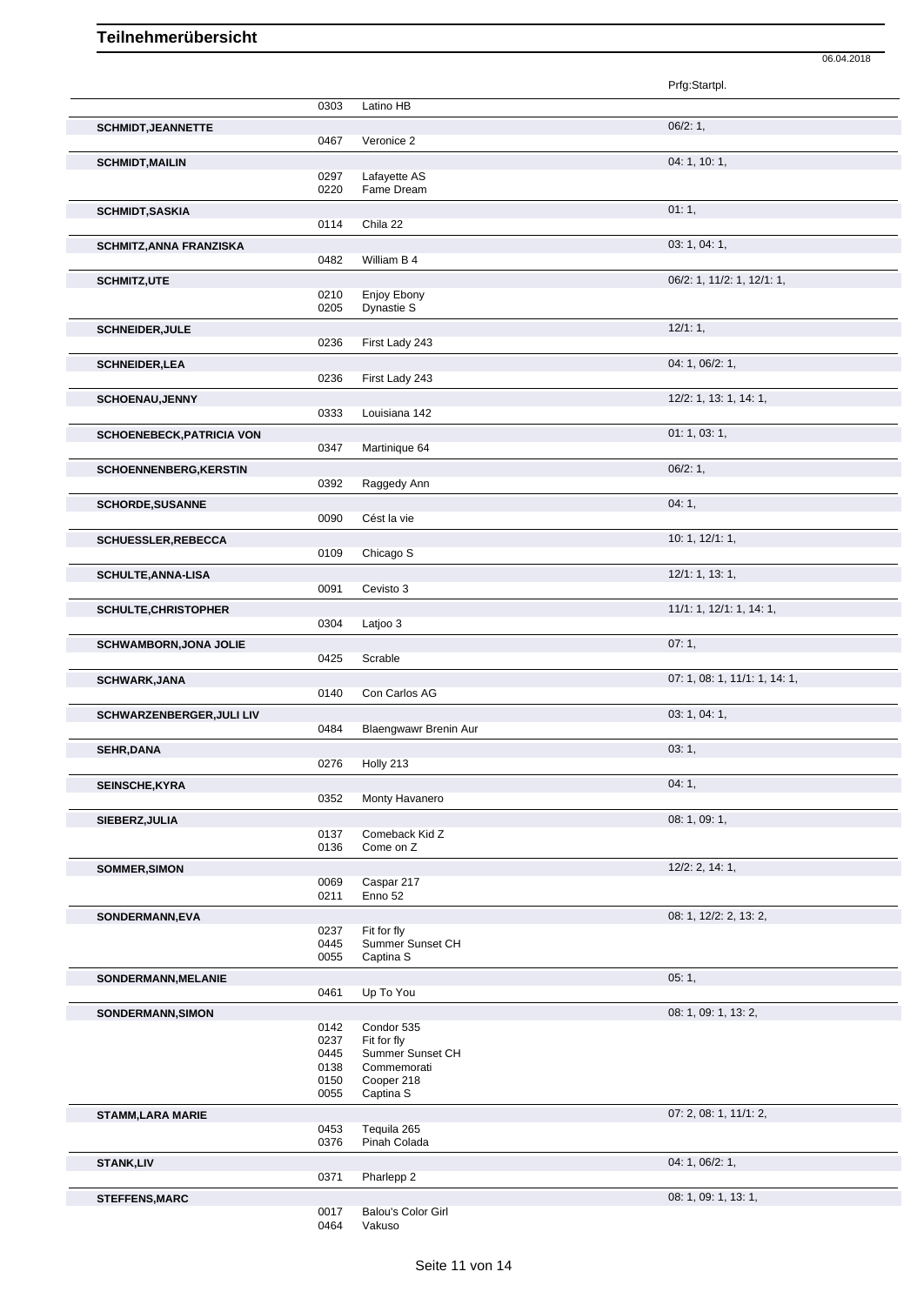|                                |                                      |                                                                   | Prfg:Startpl.                 |
|--------------------------------|--------------------------------------|-------------------------------------------------------------------|-------------------------------|
| <b>STEIN, LAURA VON</b>        | 0416                                 | Sambucas Cookie                                                   | 08: 1, 11/2: 1,               |
| <b>STEINMETZ,LENA</b>          | 0170                                 | Dany 54                                                           | 01:1,                         |
| <b>STELTER, SOLVEIG HANNAH</b> |                                      |                                                                   | $06/2:1$ ,                    |
|                                | 0052                                 | Cantero 3                                                         | 11/2: 1, 12/2: 2,             |
| <b>STERZENBACH,LINDA</b>       | 0288<br>0343                         | La Rochette M 2<br>Magic Bee                                      |                               |
| <b>STIEBLER, JENNIFER</b>      | 0239                                 | Flash Dance 57                                                    | 11/2: 1, 12/1: 1, 13: 1,      |
| STIEBORSKY, PIA                |                                      |                                                                   | 08:1,                         |
|                                | 0415<br>0291<br>0346<br>0372<br>0149 | Sam 1106<br>Lacoon 3<br>Marietta SG<br>Pia's Potter<br>Cooper 215 |                               |
|                                | 0354<br>0281                         | My Lady 184<br>Kenia 69                                           |                               |
| <b>STOCKHAUSEN, MARIE</b>      | 0113                                 | Chicolina 13                                                      | 04: 1, 08: 1, 09: 1, 11/1: 1, |
| <b>STOERMER, JASMIN</b>        |                                      |                                                                   | 06/2:1,                       |
|                                | 0323                                 | Little Princess 18                                                | 12/1: 1, 13: 1,               |
| STOLL, JANINA                  | 0400                                 | Roccadero's Rubberduck                                            |                               |
| <b>STOLTE, WOLFGANG</b>        | 0355<br>0021                         | My Rose S<br>Beau S                                               | 10:1,                         |
| <b>STROH,HEIKE</b>             |                                      |                                                                   | 01:1,                         |
|                                | 0339                                 | Lukas 948                                                         | 01: 1, 07: 1,                 |
| STUBEL,LARA                    | 0114                                 | Chila 22                                                          |                               |
| STUMPF, KATHARINA              | 0198                                 | Don Calisto 2                                                     | 04: 1, 06/2: 1,               |
| <b>STURM, JODIE</b>            | 0019                                 | <b>Balous Zottel S</b>                                            | 12/2: 1, 13: 1,               |
| TEIPEL, KATHARINA              | 0065<br>0278                         | Carouso 8<br>Hugos Highlight                                      | 03: 1, 04: 1, 07: 1,          |
| <b>TELMES, JANE ANN</b>        | 0201                                 | Dornika 5                                                         | 04:1,                         |
| THEUNISSEN, UWE                | 0054<br>0128                         | Captain Jack T<br>Clintina 2                                      | 12/2: 1, 13: 1, 14: 1,        |
| THIEL, CHRISTA                 | 0401                                 | Rocco 410                                                         | 04: 1, 05: 1,                 |
| THULL, JANINE                  |                                      |                                                                   | 11/2:1,                       |
|                                | 0011                                 | Anthony 103                                                       |                               |
| <b>TINSCHER, GERD</b>          | 0121                                 | Cindy 917                                                         | 12/1: 1, 14: 1,               |
| TIX, MAXI                      | 0001                                 | A beautiful boy                                                   | 06/2:1,                       |
| TRIEBEL, HANNAH                |                                      |                                                                   | 11/1:1,                       |
|                                | 0295                                 | Ladys Night 4                                                     |                               |
| <b>TURK, KAROLIN</b>           | 0097                                 | Charleroi 4                                                       | 11/1: 1, 12/1: 1,             |
| URNER, KIM-CAROLIN             | 0103                                 | Charming Champ 3                                                  | 11/1: 1, 12/1: 1, 13: 1,      |
| <b>VELDER, LEA</b>             | 0072                                 | Cassius Clay 22                                                   | 12/2: 1, 13: 1,               |
| <b>VOLLMANN, MARLEEN</b>       | 0022                                 | Belana Ma Belle                                                   | 04: 1, 05: 1,                 |
| <b>VOSS, JANA</b>              | 0223                                 | Federleicht 18                                                    | 06/2:1,                       |
| <b>WEBER, EMILY ELISE</b>      | 0253                                 | Froschkönig 9                                                     | 03:1,                         |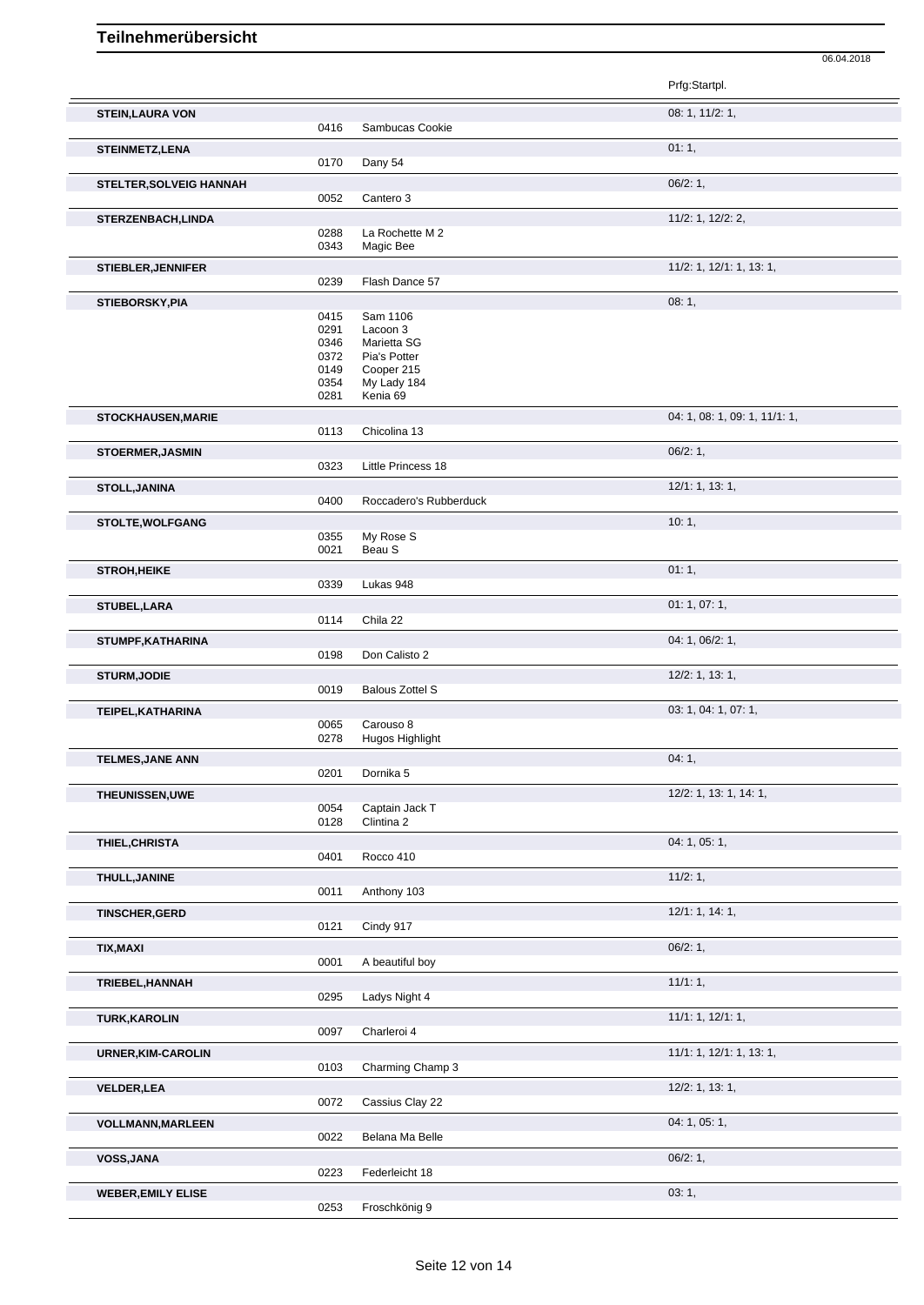|                                |              |                                       | Prfg:Startpl.            |
|--------------------------------|--------------|---------------------------------------|--------------------------|
| <b>WEBER, JULIA</b>            | 0477         | Hokus Pokus 14                        | 03: 1, 05: 1,            |
| <b>WEBER, JULIETTE</b>         |              |                                       | 04:1,                    |
|                                | 0296         | Laeticia 18                           |                          |
|                                | 0325         | Looping Loui 2                        |                          |
| <b>WEBER, LOUISA</b>           |              |                                       | 01:1,                    |
|                                | 0475         | Moriz                                 |                          |
| <b>WEBER, MINU</b>             | 0450         | <b>Tamira Sue</b>                     | 06/2:1,                  |
| <b>WEBER, MONIKA</b>           |              |                                       | 04:1,                    |
|                                | 0209         | Elio 2                                |                          |
|                                | 0314         | Lennox 212                            |                          |
|                                | 0071<br>0345 | Cassiopeia Candlelight<br>Malleea     |                          |
| <b>WEBER, TARA</b>             |              |                                       | 06/2:2,                  |
|                                | 0470         | Waltztime                             |                          |
|                                | 0199<br>0027 | Don Rudi 2<br><b>Black Harlekin B</b> |                          |
|                                | 0449         | Tamino H 2                            |                          |
| <b>WEIDINGER, AMELIE</b>       |              |                                       | $11/1:1$ ,               |
|                                | 0141         | Concreta                              |                          |
| <b>WEYLER, STEPHAN</b>         |              |                                       | 10: 2, 13: 3,            |
|                                | 0289<br>0099 | La Vérité<br>Charlie Chaplin 19       |                          |
|                                | 0067         | Casalingo Classico                    |                          |
|                                | 0279         | Jamaica van het Netehof               |                          |
| <b>WIEBELITZ, RIKE</b>         | 0448         | Talavante 3                           | 04:1,                    |
|                                |              |                                       | 06/2:2,                  |
| WIEDENLUEBBERT, MIRJAM         | 0378         | <b>Principal Pepe</b>                 |                          |
|                                | 0368         | Penny Lane 306                        |                          |
| <b>WIESNER, CONSTANZE</b>      |              |                                       | 04: 2, 11/2: 2,          |
|                                | 0485<br>0486 | Carmelito 8<br>Cavallino 38           |                          |
| <b>WILDFOERSTER, FRANZISKA</b> |              |                                       | 01:1,                    |
|                                | 0277         | <b>Holsteins Milano</b>               |                          |
| WILLMANN, MANUELA              |              |                                       | 05: 1, 06/2: 2, 11/2: 1, |
|                                | 0180<br>0437 | Deluna 4                              |                          |
|                                |              | Skyline 85                            |                          |
| <b>WINGENDORF,LARA</b>         | 0283         | Klimax Hedonist                       | 12/1:1,                  |
| <b>WIRTHS, GUNNAR</b>          |              |                                       | 12/2: 1, 13: 1, 14: 1,   |
|                                | 0373         | Picadilly 31                          |                          |
|                                | 0112         | Chico 753                             |                          |
| <b>WOELZ, LAURA SOPHIE</b>     | 0153         | Cosario 2                             | 03:1,                    |
|                                |              |                                       | 06/2:1,                  |
| <b>WOLFF, HANNAH JENNI</b>     | 0045         | Camagino                              |                          |
| <b>WOLTER, FRIEDERIKE</b>      |              |                                       | 06/2:1,                  |
|                                | 0471         | Weltenbummler 67                      |                          |
| <b>WURTH, MONA</b>             |              |                                       | 01: 1, 07: 1,            |
|                                | 0319         | Liesbeth Leana                        |                          |
| <b>WURTH, PETER</b>            |              |                                       | 12/2: 1, 14: 1,          |
|                                | 0319         | Liesbeth Leana                        |                          |
| ZARMUTEK, COSIMA               | 0312         | Legolas <sub>O</sub>                  | 12/1: 2, 13: 1, 14: 1,   |
|                                | 0340         | Lupino 19                             |                          |
| ZIERDEN, STEPHANIE             |              |                                       | 11/2:1,                  |
|                                | 0266         | <b>Grantstown Sovern</b>              |                          |
| ZIMMER, ALEXANDRA              |              |                                       | 11/2: 1, 12/2: 1, 13: 1, |
|                                | 0163         | Curacao 22                            |                          |
| ZIMMERMANN, ALEXANDRA          | 0441         | Stakkorado                            | 13:1,                    |
| ZIMMERMANN, SOPHIA             |              |                                       | 12/1:1,                  |
|                                | 0478         | Latour d'Isigny                       |                          |
| ZINKE, ALINA                   |              |                                       | 11/2:1,                  |
|                                | 0046         | Camaro P 5                            |                          |
| ZYBARTH, ALEXANDRA             |              |                                       | 06/2:1,                  |